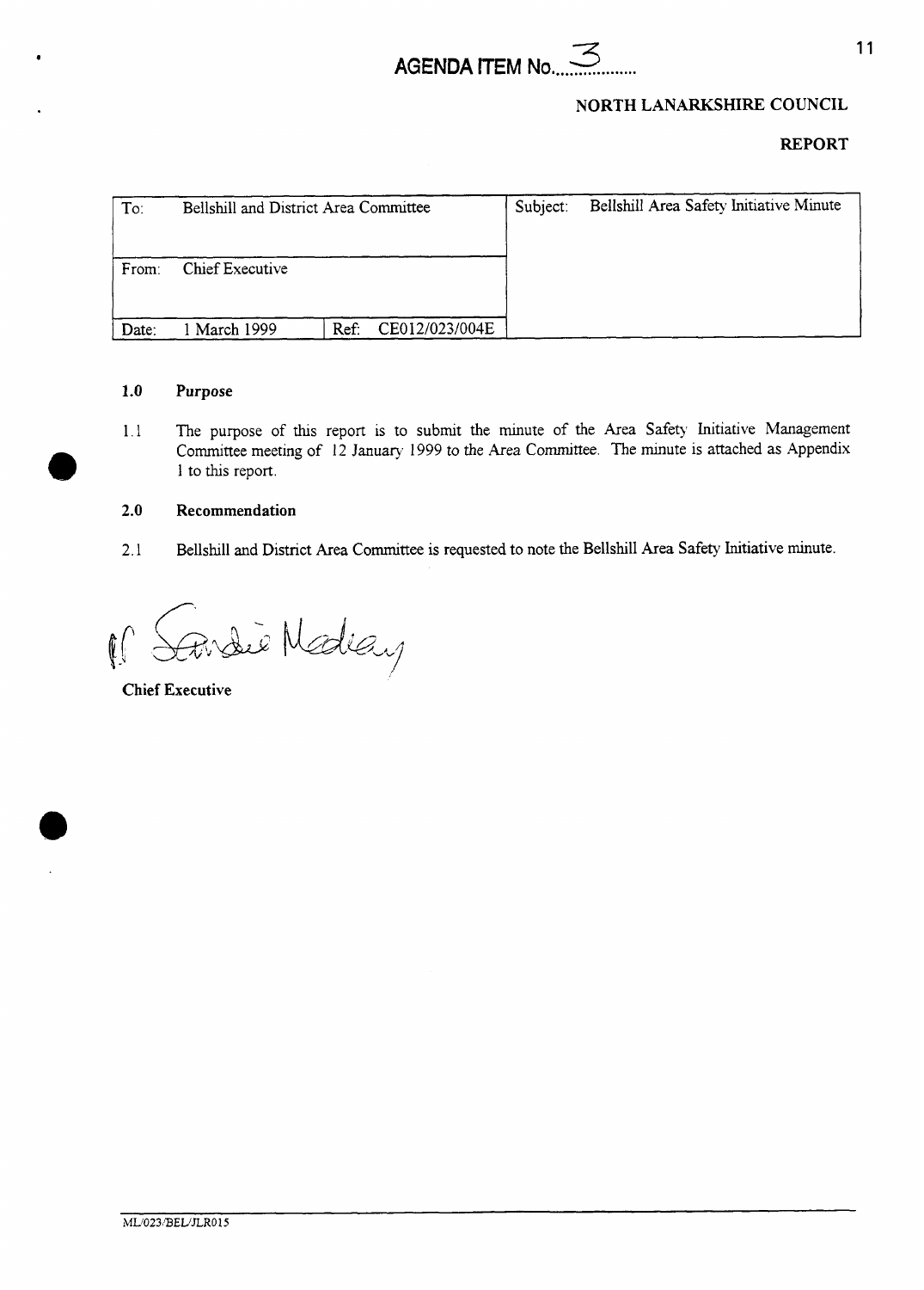## **BELLSHILL AREA SAFETY INITIATIVE**

### **Minutes of Management Meeting of 12 January, 1999 held in Bellshill Academy**

Present: Jim Lafferty, Brain Emmerson, Janice Hoy, Gerry Naughton, Willie Foy, Tom MacPherson, Sandra Toyer, Jennifer Lees, Bobby McKillop, Tony McGowan, Councillor Kevin McKeown

### **1 Apologies**

Gillian Turner, Stewart Wright and John Gilmour

## **2 Minutes of Previous Meeting**

Minutes of 1 December 1998 approved.

**1 1** Matters Arising<br> *Youth Sub-Group Survey Report* - Overall a broad spectrum of ages covered. No major problems showing up on the survey

*Elderly Sub-Group* - Disbanded after survey results. Litter appears to be one of the main concerns within the elderly group

One point noticed in the survey was that on the whole, the elderly think young people are respecthl whereas the young people do not think they are respecthl to the elderly.

### **4 Conference Sub-Group Report**

The Conference Sub-Group met earlier today. Rees Gallacher (drama) attended. She will contact the art departments of local schools to arrange a poster competition, on safety issues.

Suggested themes for workshops included: litter;

vandalism; drinking; or loitering.

The workshops will look at attitudes and fears. After the workshops the intention is to look at ways forward.

Geny Naughton will contact West Renfrewshire Council who have already held a conference on safety issues.

## **5 Conference Workshop Arrangements**

It was noted that Focus Youth Project would provide the catering for the conference and funding for this would be provided by Tony McGowan from Health Promotion.

Gerry Naughton then provided samples of invites for the conference. He will send out letters to the delegates and exhibitors.